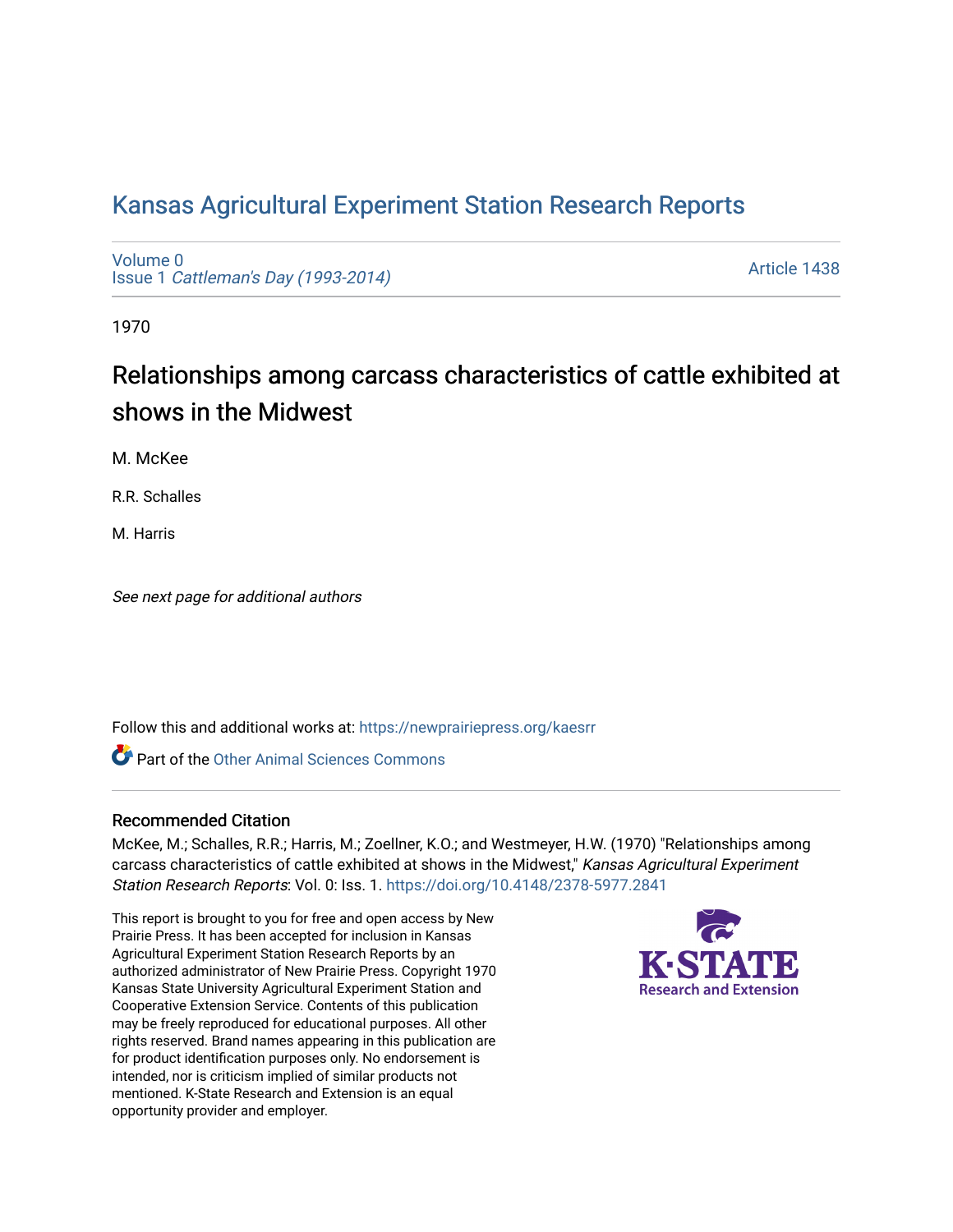### Relationships among carcass characteristics of cattle exhibited at shows in the Midwest

#### Abstract

Carcass data were collected from 24 carcass shows held throughout the Midwest, including eight county shows in Kansas and one county show in Nebraska, seven years' results from the Kansas National Junior Livestock Show in Wichita, two years results from the Midwest Steer and Carcass Show at Austin, Minn,. two years results from the St. Joseph Live Steer and Carcass Show, St. Joseph, Mo., and one-year results from AK-SAR-BEN, Omaha, Nebr., Waterloo Carcass Show, Waterloo, Iowa; Hoosier Beef Show, Indianapolis, Ind.; and the 4-H Beef Carcass Summary, Nebraska State Fair, Lincoln, Nebr.

#### Keywords

Cattlemen's Day, 1970; Report of progress (Kansas State University. Agricultural Experiment Station); 536; Beef; Carcass characteristics; Carcass weight; Rib-eye

#### Creative Commons License



This work is licensed under a [Creative Commons Attribution 4.0 License](https://creativecommons.org/licenses/by/4.0/).

#### Authors

M. McKee, R.R. Schalles, M. Harris, K.O. Zoellner, and H.W. Westmeyer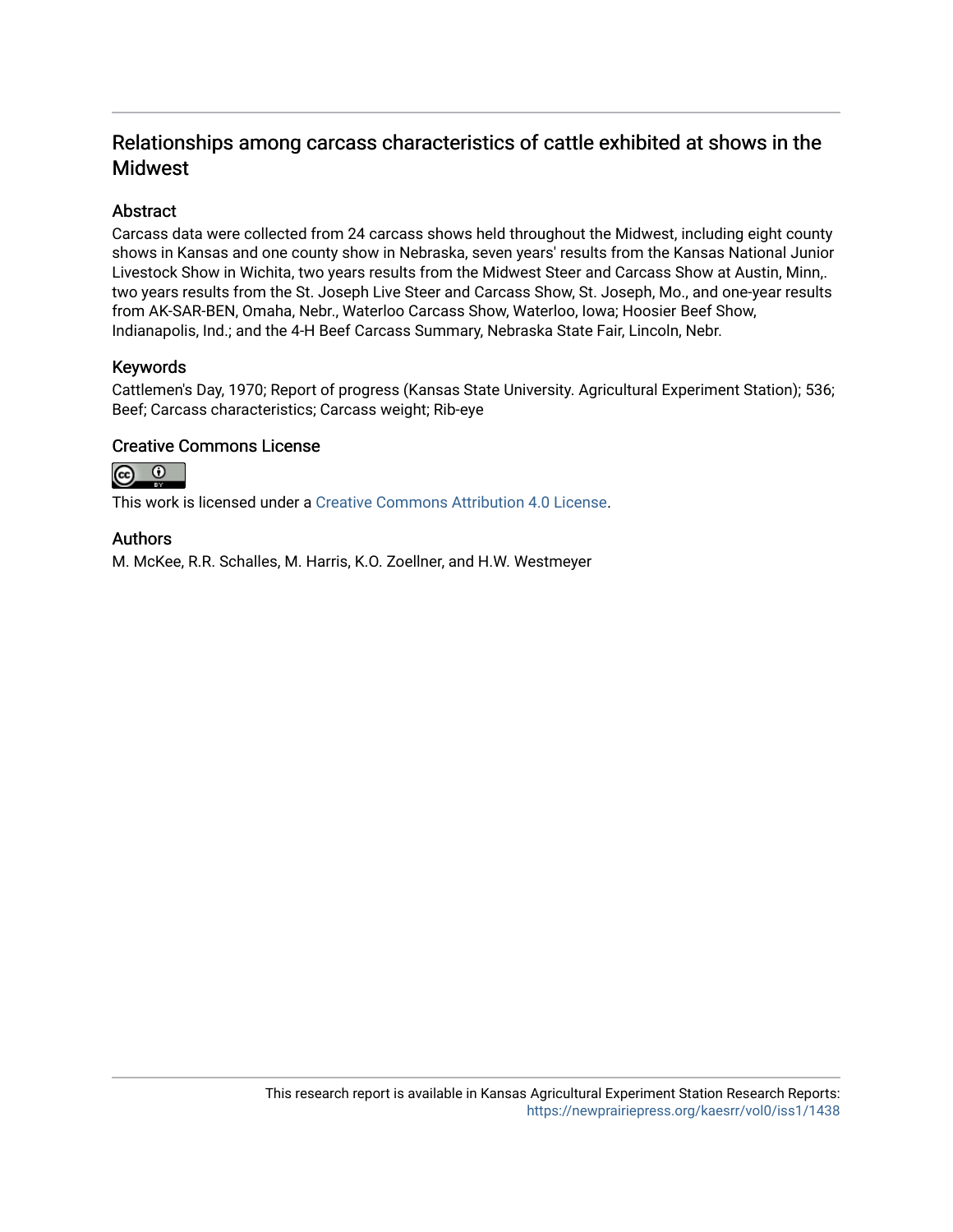Relationships Among Carcass Characteristics of Cattle Exhibited at Shows in the Midwest

Miles McKee, Robert R. Schalles, Mack Harris, Keith O. Zoellner, Herman W. Westmeyer

Carcass data were collected from 24 carcass shows held throughout the Midwest, including eight county shows in Kansas and one county show in Nebraska, seven years' results from the Kansas National Junior Livestock Show in Wichita, two years' results from the Midwest Steer and Carcass Show at Austin, Minn., two years' results from the St. Joseph Live Steer and Carcass Show, St. Joseph, Mo., and one-year results from AK-SAR-BEN, Omaha, Nebr.; Waterloo Carcass Show, Waterloo, Iowa; Hoosier Beef Show, Indianapolis, Ind.; and the 4-H Beef Carcass Summary, Nebraska State Fair, Lincoln, Nebr.

The shows were from 1962 through 1969. Gross data collected included live weight, carcass weight, USDA carcass grade, USDA carcass conformation score, dressing percentage, rib-eye area, rib-eye area/carcass hundredweight, fat cover at the 12th rib, fat cover/carcass hundredweight, percentage of kidney fat, percentage of lean cuts, marbling, maturity, carcass index, quality grade, and daily gain. Each show collected its data<br>so data collected were not the same for each show. Table 21 shows the number of measurements taken, the average for each measure, and the standard error for each.

Carcass grade correlated highly (.886) with marbling, as is true with carcasses normally found in coolers. Squaring the simple correlation gives us a measure of the variation percentage in carcass grade due to marbling. Marbling accounted for 78% of the variation in carcass grade at the 24 shows studied.

The relationship between fat cover and carcass grade has been discussed in many ways at recent livestock shows. Here simple correlations involved were .272 for fat cover and carcass grade and .343 for fat cover and marbling, indicating that fat cover accounts for 14% of the variation in carcass grade and 12% of the variation in marbling. So 86% and 88%, respectively, of the variation in carcass grade and marbling are accounted for by factors other than fat cover.

Rib-eye area was negatively correlated with both fat cover and marbling. As fat cover increases, muscling, as related to rib-eye area, tends to decrease. Basically, the correlation between rib-eye area and carcass grade is zero. So, muscling can be increased in cattle without jepordizing carcass grade. The correlations between carcass conformation and rib-eye area and between carcass conformation and fat thickness are .202 and .347, respectively. Our present system of assigning carcass conformation scores, therefore, emphasizes fat more than muscling.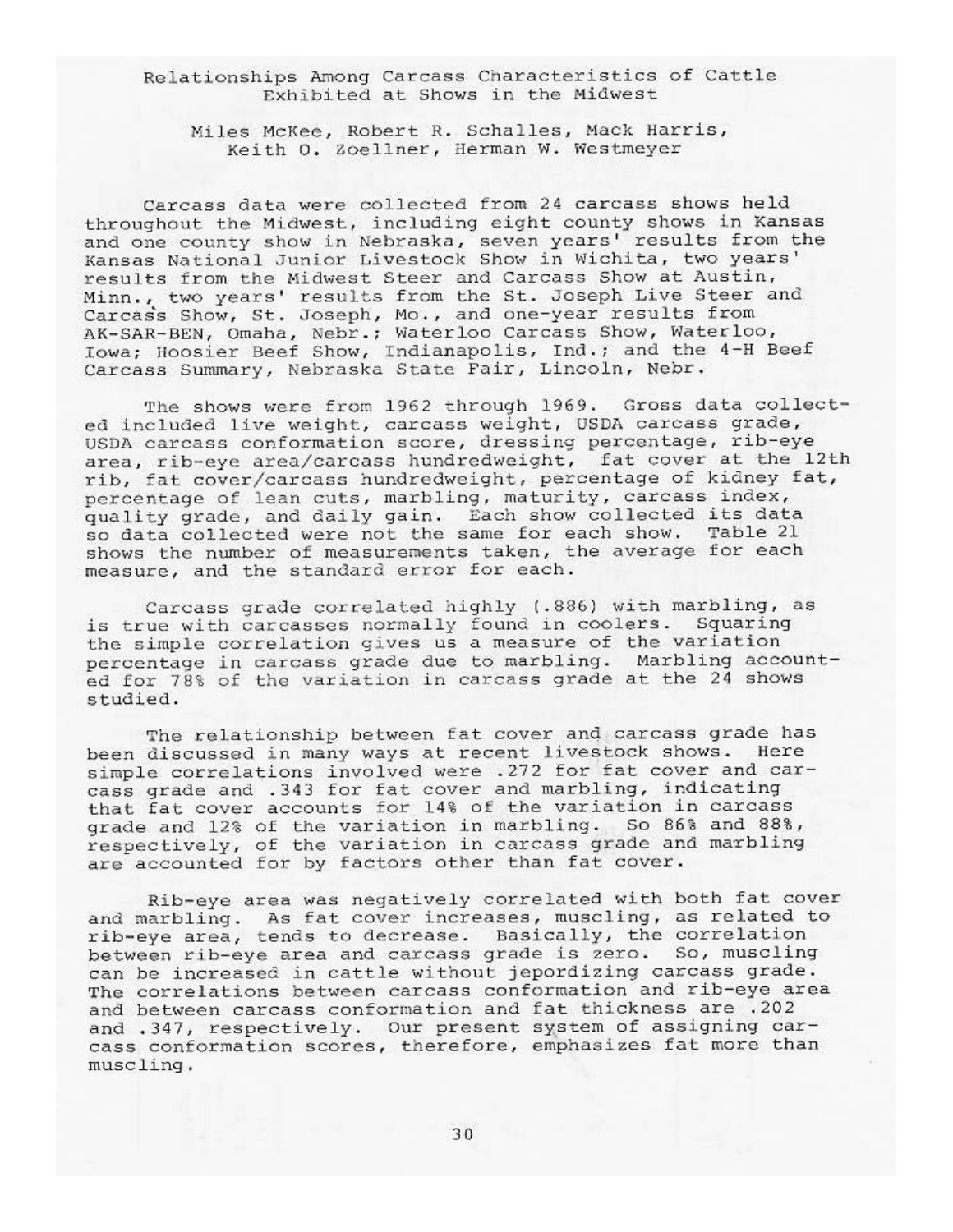Fat cover accounted for only 14% of the variation in dressing percentage and rib-eye area, as an indicator of muscling, accounted for only 1% of the variation in dressing percentage. In nonshow cattle fat and muscle account for more variation, so dressing percentage in show cattle is a poor measure of net merit. The highest correlation between daily gain and any other measure was the correlation between daily gain and rib-eye area (.116). Observations reported here indicate that the steers exhibited by juniors or adults at carcass contests are not representative of normal steer populations. Measures are needed to help eliminate show animals that do not represent a normal population.

Simple correlations for indicated measurements are presented in table 20.

> Table 20. Simple Correlations for Carcasses from 24 Midwest Shows

|                      | Live<br>weight | Carcass<br>grade | Carcass<br>conformation | Rib-eye<br>area | Fat<br>cover |
|----------------------|----------------|------------------|-------------------------|-----------------|--------------|
| Carcass grade        | .026           |                  |                         |                 |              |
| Carcass conformation | .154           | .399             |                         |                 |              |
| Rib-eye area         | .430           | $-.090$          | .202                    |                 |              |
| Fat cover            | .162           | .372             | .347                    | $-.249$         |              |
| Marbling             | $-.009$        | .886             | .330                    | $-.130$         | .343         |